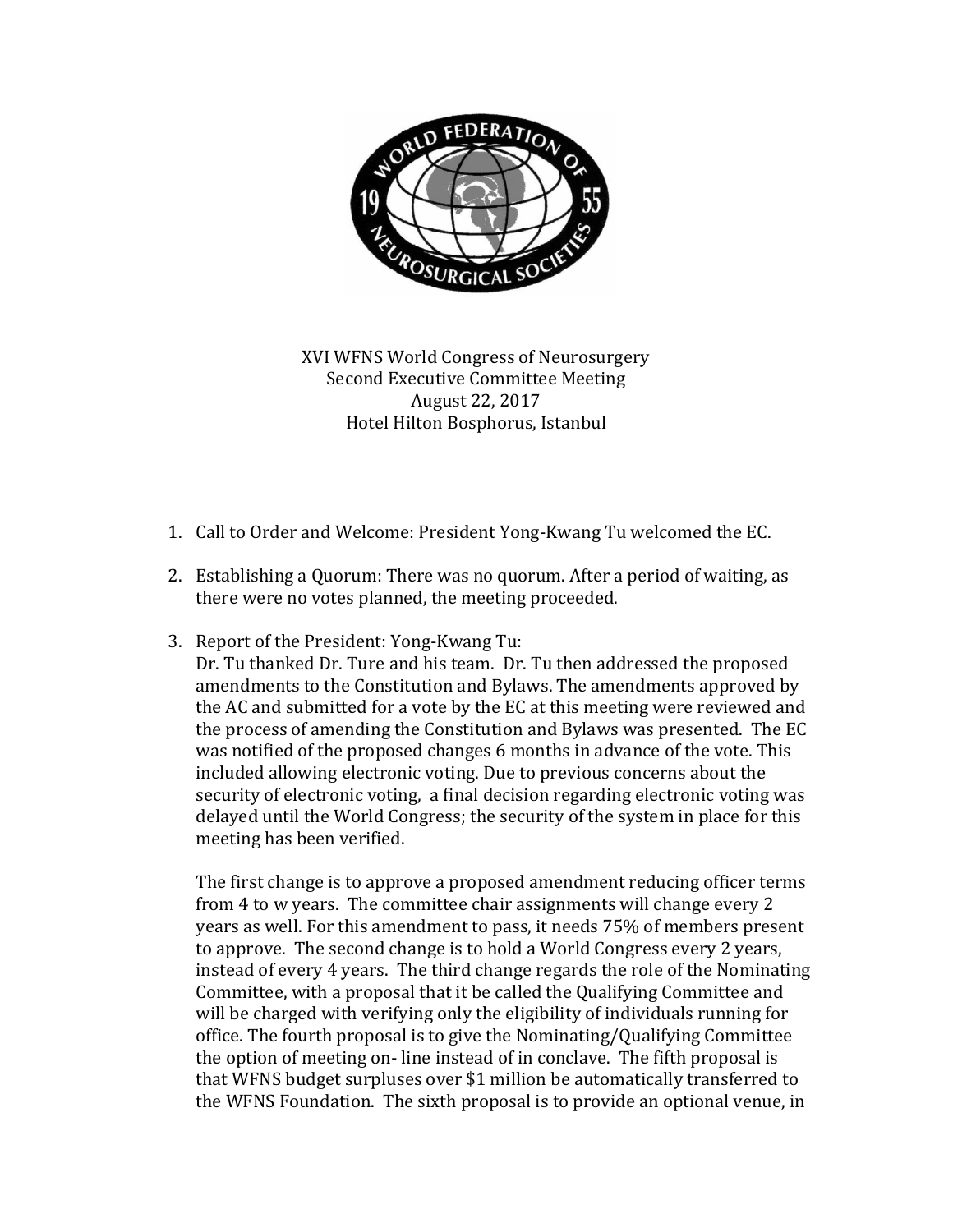case the location of a World Congress host city has to be changed for reasons of *force majeur*. This proposed amendment would give the city that had received the second highest number of votes in the original voting the right of first refusal to host the Congress. The final proposed change is that the current officers of the hosting national society automatically become officers of the World Congress Organizing Committee.

He urged affirmative vote on all these proposed amendments. There will be time for discussion prior to the vote.

Dr. Tu also addressed restructuring of the WFNS Foundation. He reminded the EC that the Foundation includes a 7- member executive Board: 3 officers, i.e. President, Secretary and Treasurer are *ex officio*, the Chairman is Dr. Miguel Arraez, plus there are 3 members- at- large, appointed by the AC. There is a 25 -member Advisory Board; the term of Executive Board members is 4 years.

Dr. Tu also reported on the Activities of the Foundation, which included: establishment of 3 training centers, with more than 40 residents who have completed training and more than 30 currently in these centers. The Africa 100 Program started in 2014, with a goal of training 100 African neurosurgeons in the next 10 years. The Foundation also works to provide neurosurgeons with basic operative equipment.

Dr.Tu continued his report with discussion of WFNS Finances and fundraising. He noted that sources of income include dues, congresses and other fund-raising. Expenditures support the Central Office and Foundation. The Central Office has 2 staff members. There are small stipends for President, Secretary and Treasurer. All travel expenses are paid by the officers themselves. A full account of finances appears sin WFNS newsletter and on the website.

His personal efforts in fund-raising amount to \$661,000 , including a \$500,000 donation from Dr. Lee (over 5 years; 2 years paid) and \$33,000 from a patient, Ms. Chen. Dr. Tu donated \$20,000 from his personal foundation to Nepal, in addition to \$33,000 in donations from Japanese and Hong Kong Neurosurgical Societies. Dr. Tu said he believes this personal fund-raising to be the largest in history of the Foundation.

Dr. Tu continued by discussing the cancellation of the contract with Elsevier. The AC negotiated and voted on early termination, because of numerous perceived breeches of the contract, which included: WFNS did not receive 50 hard copies of journal plus copies to all officers, Honorary Presidents and Presidents of member societies. The total sum not received was \$236, 987. 90. These expected payments included signing bonus and royalties for the years 2010 and 2011. The amount collected, from royalties in 2013, 2014,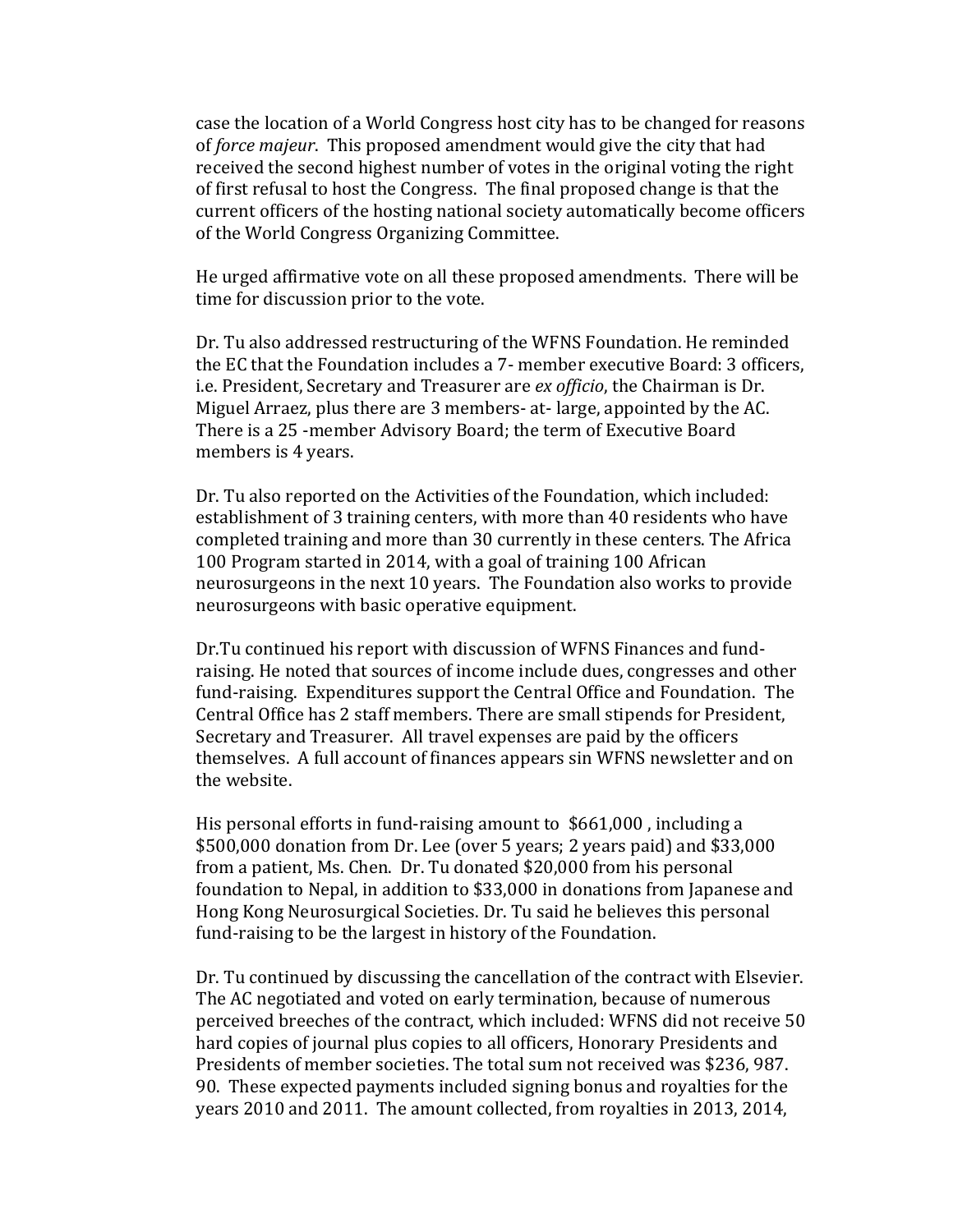2015, and 2016 was \$100,728.88. Elsevier retains title of *World Neurosurgery* and continues to publish without endorsement of WFNS.

Regarding updating the History of WFNS, Dr. Tu noted that the first edition on the History from 1955-2005 was published in 2005. A 2nd Edition 2005- 2015 was planned as part of the celebration of the 60th anniversary of the WFNS. Armando Basso is helping Ed Laws with this project, which needs more support from Presidents of continental societies and 2nd VPs. Dr. Tu would like to get this published as soon as possible, hopefully, by the end of 2017.

Dr. Tu then reviewed the progress of the WFNS Newsletter. Dr. Kee Park was first appointed Editor-in-Chief in February, 2016. Dr. Russ Andrews became 2nd Editor-in-Chief in Oct 2016. This transition in Editors led to a 5- month delay in publication. Multiple newsletters have been sent since January, 2017; most recently every 4 months. He hopes this will transition to a monthly newsletter.

He concluded that it has been a great honor to serve as President. He believes he is leaving a more organized, efficient and transparent WFNS, in a stable financial condition.

#### 4. Report of the 1st Vice President Hildo Azevedo-Filho:

Dr. Azevedo thanked everyone for the opportunity to serve and he enjoyed the work. He reviewed his duties, as outlined in the Constitution. He believes we are primarily educators. He started the Recife Reference center in 2007, primarily for 5 Portuguese-speaking countries. The initial plan was for 1 trainee/year; they now train 2/year. This has expanded to residents from non-Portuguese speaking nations. He stated that, in Africa, only 11.8% of neurosurgical demand is being met and an additional 1.3 million operations are needed. There are still 10 African countries with no neurosurgeon. His hospital performs more than 3000 major operations /year, and is able to provide substantial training experience for African trainees. He reviewed each resident in the 5- year training program, both from Africa and from Latin American countries that do not have training programs in neurosurgery. He reviewed the 2011 WFNS Interim meeting in Recife, with participants from 88 countries, and a record attendance of WFNS delegates: 209 of 258 attended. Nearly \$320,000 was raised, of which half went to the Brazilian Neurosurgical Society, as per the rules for an Interim Meeting. He will continue all efforts for WFNS.

5.Report of the President-Elect Franco Servadei:

Dr. Servadei gave a report of his past 2 years and perspectives for the future. He thanked the AC, who all wanted to make structural changes to the WFNS.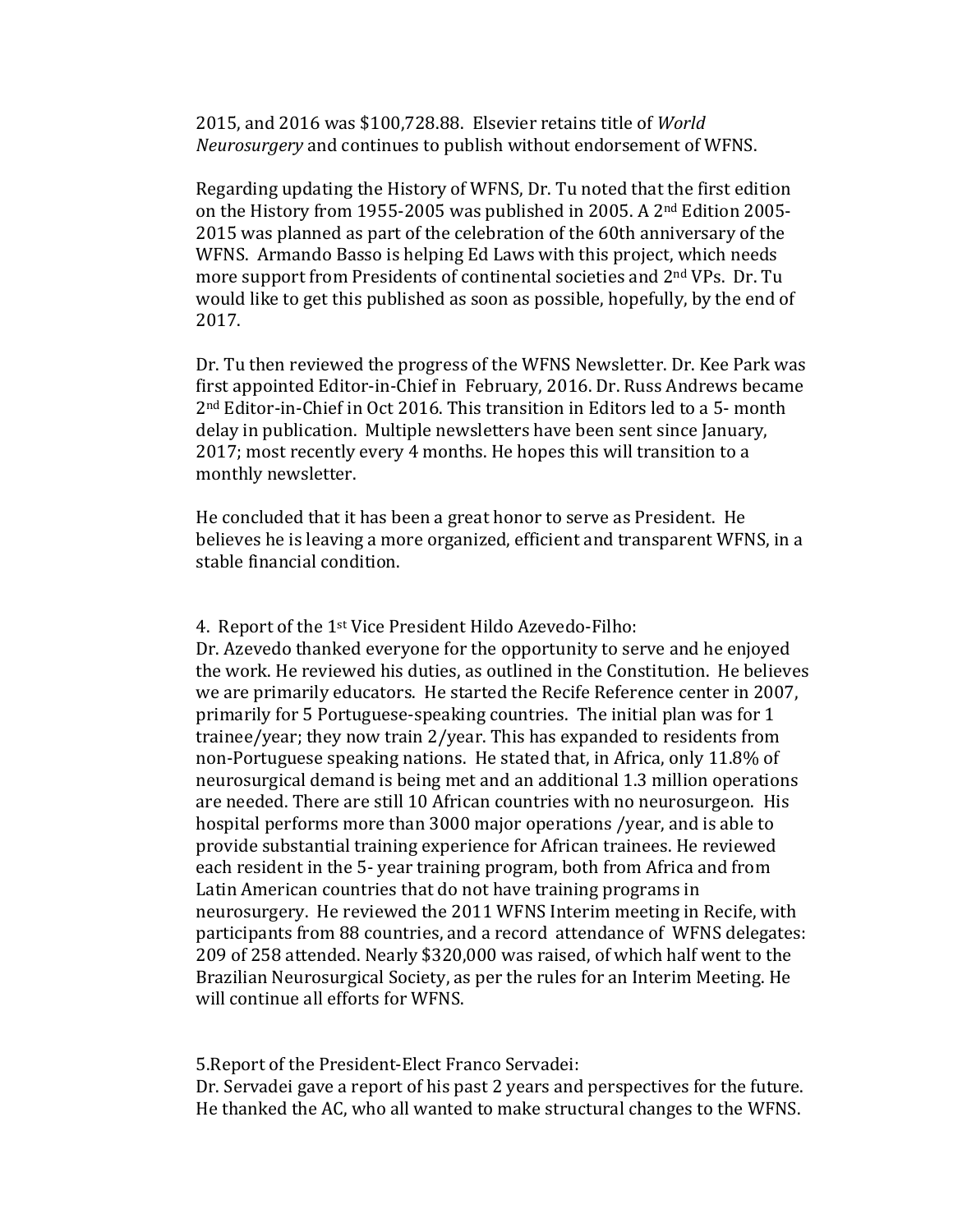He reminded all present that the need for change was articulated in April, 2015, when all continental society presidents signed a letter of requested reforms, including 2- year terms and increased financial transparency. He showed a slide, recommending 2- year terms for President and officers, and noted this means a President and President-elect will need to be elected in Beijing in 2019.

He believes Administrative Council meetings should be limited to members of the AC. Officers should be global. This is done spontaneously; all 5 continents are represented. He anticipates a need for 2 types of meetings: one for discussion and one for voting. He plans to continue the practice of posting WFNS Finances on the website.

Regarding WFNS stipends, Dr. Servadei believes these should go to the President, Secretary, Treasurer and Education Committee Chair; these should, in the future, be reimbursement of expenses. All non-documented stipends will be returned to the Foundation.

Dr. Servadei recognizes a need for change in the committees. He will reorganize them after evaluation of their performance. He sent letters to prior chairmen and society leadership, asking for suggestions.

Regarding the Nominating Committee, he anticipates there will be a role change. The committee will not select official nominees.

For his mandate, in order to understand member society needs; he met officially with the leadership of 28 countries. There was concern regarding the manner in which finances are spent, a desire for more joint courses between societies, more free web access to educational resources, and a desire to re-discuss the issue of a WFNS Journal. He does not feel we need a high impact factor journal but should find a way for all countries to publish. He plans improvements in newsletter and web communications.

He concluded by saying we need an active world -wide society, need member support, and need efficient communication.

#### 6.Report of the Secretary Basant Misra:

Dr. Misra thanked everyone and expressed regret if mistakes were made. He gave a report on the State of Federation: 118 member societies, 5 continental societies and 7 affiliates. At this meeting, a vote will be taken to approve 2 member societies: Mediterranean and Ethiopian Societies, and one affiliate: the Somalian Neurosurgery Society.

Dr. Misra reviewed the process for voting on amendments to Bylaws: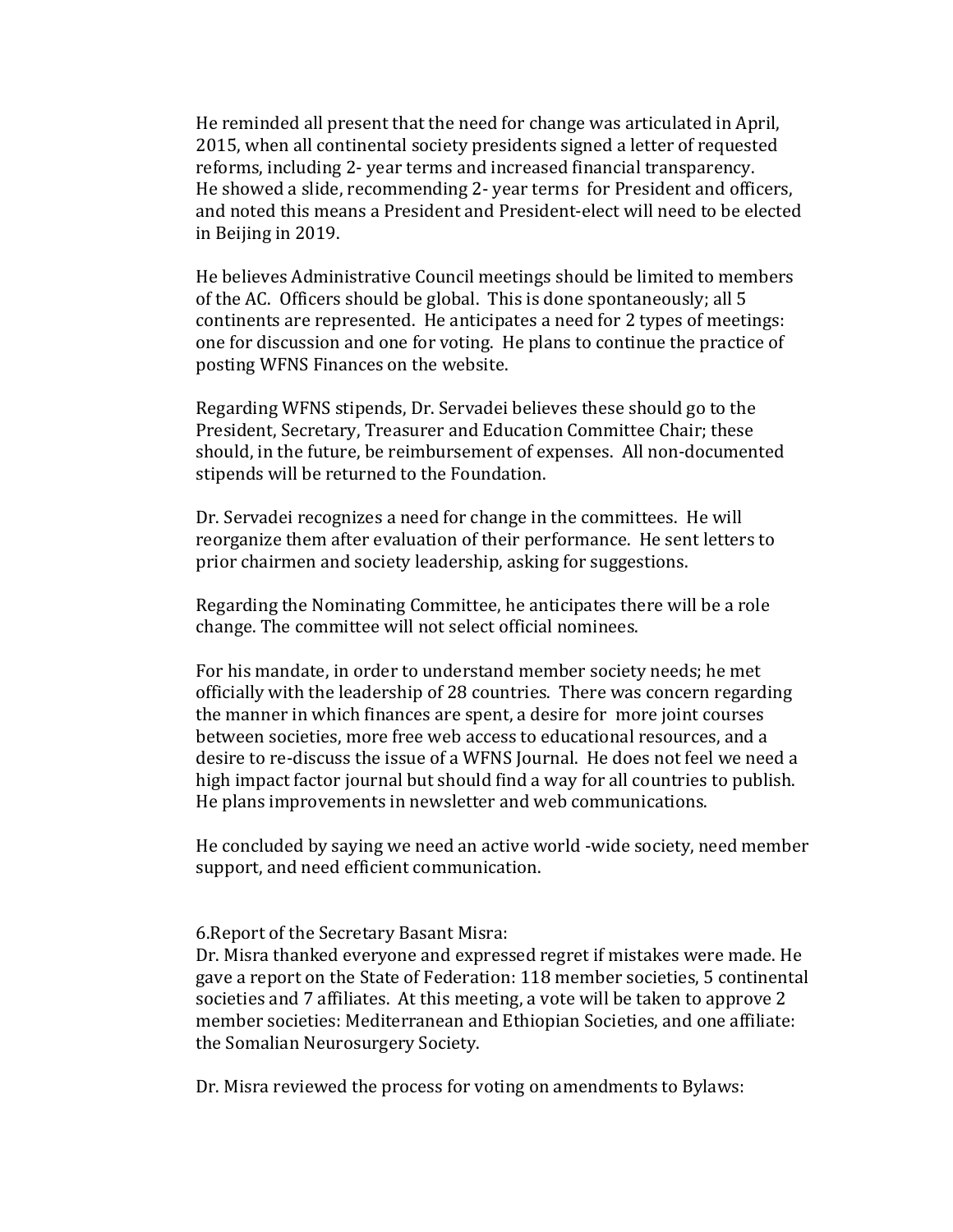a. Electronic voting will proceed, with  $\frac{3}{4}$  vote needed to pass constitutional amendments. These were sent out May 2, 2016. The proposed amendments are:

1. All officers elected for 2- year terms and World Congress will occur every 2 years;

2. The Nominating Committee may meet electronically or in conclave;

3. The Nominating Committee is an eligibility Committee, and may themselves run for office;

4. The Voting and Bidding rules for Interim Congresses will be the same as for World Congresses;

5. WFNS profits in excess of \$1 million will annually be transferred to the Foundation;

6. Officers of the World Congress host society become *de facto* members of the World Congress Organizing Committee (up to 2 officers);

7. The Mission statement revision (needs ¾ vote, as is Constitutional change);

8. The Scoville Award may be awarded to only 1 Neurosurgeon;

9. The Young Neurosurgeons Award shall be called the Atos de Sousa Award;

10. In case of absent quorum, the EC can reconvene WITHIN next 24 hours (requires ¾ vote);

11. If a World Congress venue must be canceled, the bidding society that received the 2nd highest number of votes shall be offered the right of first refusal to host the Congress;

12. Exceptionally, at the 2019 meeting, there will be a vote for President and President- Elect; there will in this case be 9 members of the AC (requires ¾ vote);

13. Chairmen of all committees will have 2 -year terms.

Reminders of the voting rules already in the Constitution: One man, one vote;

Officers are elected by a simple majority;

Honorary Presidents, member societies and amendments to Bylaws must be elected by a 2/3 majority;

Amendments to the Constitution must pass by a  $\frac{3}{4}$  majority.

He concluded by reminding the EC of the words of Gandhi: "The future depends on what we do in the present."

Next slate of Officers recommended unanimously by the Nominating Committee:

1st VP: Chris Loftus Secretary: Gail Rosseau Assistant Secretary: Muhammed Mahmud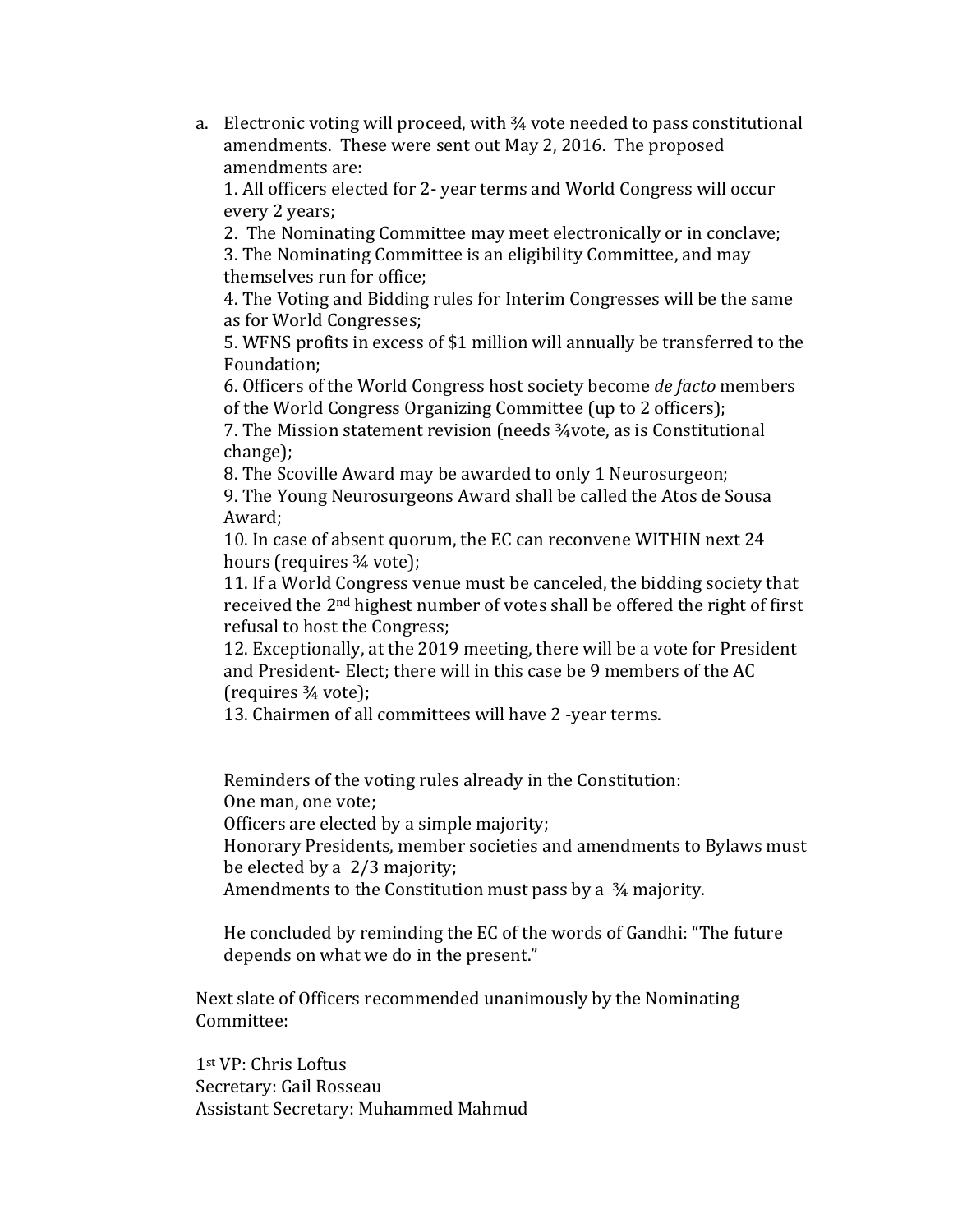Treasurer:Amir Samii Assistant Treasurer: Eka Wahjoepramono  $2<sup>nd</sup> VP:$ AANS: Anil Nanda FLANC: Eduardo Spagnolo EANS: Miroslav Vikuc CAANS: Graham Fieggen AASNS: Basant Misra At Large: Eastern Europe: Stefan Florian At Large: Middle East: Amr El Shawarbi Historian: Maurice Choux Audit COMMITTEE (need 3): Tanju Ucar Constitution and Bylaws (need 5): Tito Cepeda Publication and web (need 2): J. Mura

The nominations from the floor were : Secretary: Marco Massini Assistant Secretary: Akio Morita Assistant Treasurer: Najia El Abbadi Audit: Rick Boop Constitution and Bylaws: Jacques Morcos, Mohammed El Fiki, Ahmed Ammar, Hari Chandra, Nasser El-Ghandour, Verr Singh Meta Publication and Web: Kostas Fountas, Keenan Arnautovic

The details of voting and all candidate files were reviewed by the Central Office and the Nominating Committee.

He urged the EC to take stock, and cited examples of people who have done great work on behalf of the WFNS. His also cited his own contributions, including providing support to attend the International Neurosurgical Update Conference for 300 Neurosurgeons, two editions of controversies and consensus conferences, and support for 2 fellows via the HInduja Fellowship. He concluded with gratitude for the opportunity to be Secretary.

7. Report of the Assistant Secretary Gail Rosseau : Dr. Rosseau briefly reviewed her role in taking the minutes of all AC and EC meetings, which involves listening to complete audiotapes of every meeting to assure correctness of transcription. She then gave the WFNS Website report. This report was approved by Web manager Merwyn Bagan, who was not able to attend the meeting, but who asked Dr. Rosseau to make the presentation, as she was Web Manager the 8 years prior to his chairmanship. Highlights of the new website include: complete financial disclosures for both WFNS and WFNS Foundation, improved collection of demographics of users, improved multi-task pages and navigability,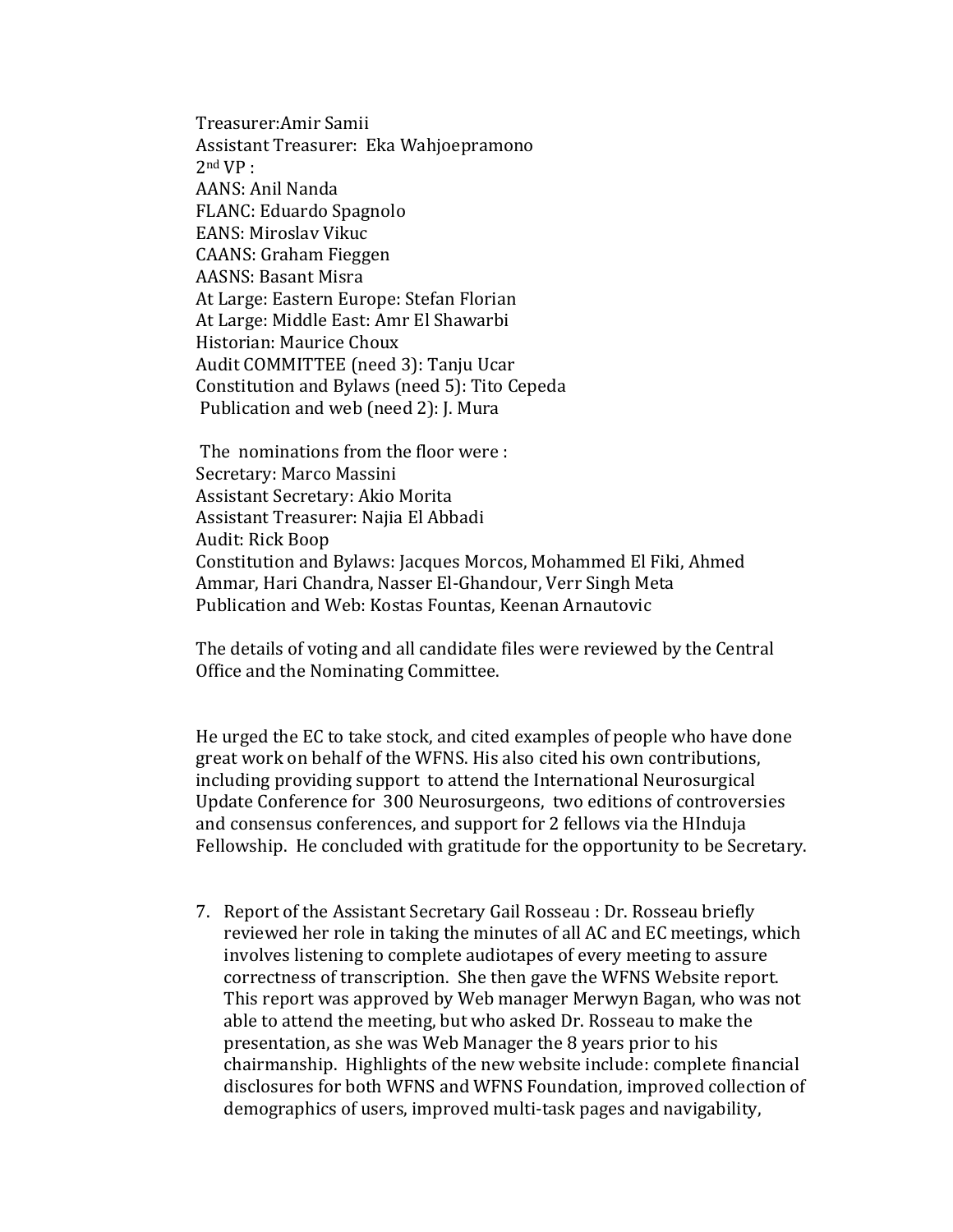improved ease of payment of dues, and higher profile identification of 2nd Vice Presidents and Honorary Presidents. In addition, Dr. Rosseau presented the website analytics. These represent short-term analysis, because the new website was recently launched, but clearly demonstrate that young neurosurgeons and those seeking fellowships are the most frequent unique visitors to the site. She concluded by thanking the EC for the opportunity to serve the WFNS.

8. Report of the Treasurer Chris Loftus: Dr. Loftus reported that the Central Office costs \$300,00 to run, if anything, slightly reduced costs compared to the previous year. The overall sum of profit/loss is down because of reduced dues payment. He mentioned the previously discussed Audit Report and the response of the Audit Committee. He noted the Committee's concern about manner of payments: cash had been the traditional way to pay stipends. Stipend recipients had used the money as they saw fit, including transfer to another designated person (son) or to educational purposes, such as a foundation. He stated this was an Accounting anomaly which had occurred since 2014 and WFNS will not do this going forward. He also cited some Central Office personnel issues mentioned by the Auditor, and he had reconciled these issues to be sure Central Office personnel had received their contracted salaries and benefits.

Dr. Loftus presented the budget for next year, and told EC to expect WFNS to be back on track financially, with \$350,000 anticipated from the World Congress in Istanbul. WFNS will give excess profits to Foundation in future, if possible. He noted that the payment owed to WFNS from SINCh of \$125,000, from the Interim Meeting in Rome, has not yet been received but he feels sure it will be forthcoming.

Treasurer's suggestions: Dues are essential to the financial health of the WFNS, which needs to have better dialog with member societies. He urged the EC to consider other publishing opportunities. There needs to be a uniform and predictable approach to symposium financial guarantees.

Questions were then solicited. Dr. Sbeih, Chairman of the Audit Committee raised the issue of the Auditor's Report, which noted irregular payments of some size and importance, including payments to other family members and cash payments, which are serious transgressions of accounting principles. Dr. Sbeih reported he had consulted the WFNS lawyer, who replied, "I advise further investigation" Dr. Broggi, also a member of the Audit Committee, agrees with Dr. Sbeih and recommendation for investigation. Dr. Servadei said he will take maximal account of this report. Dr. Sbeidh recommends further investigation, which Dr, Servadei said he would do, beginning at first AC meeting of his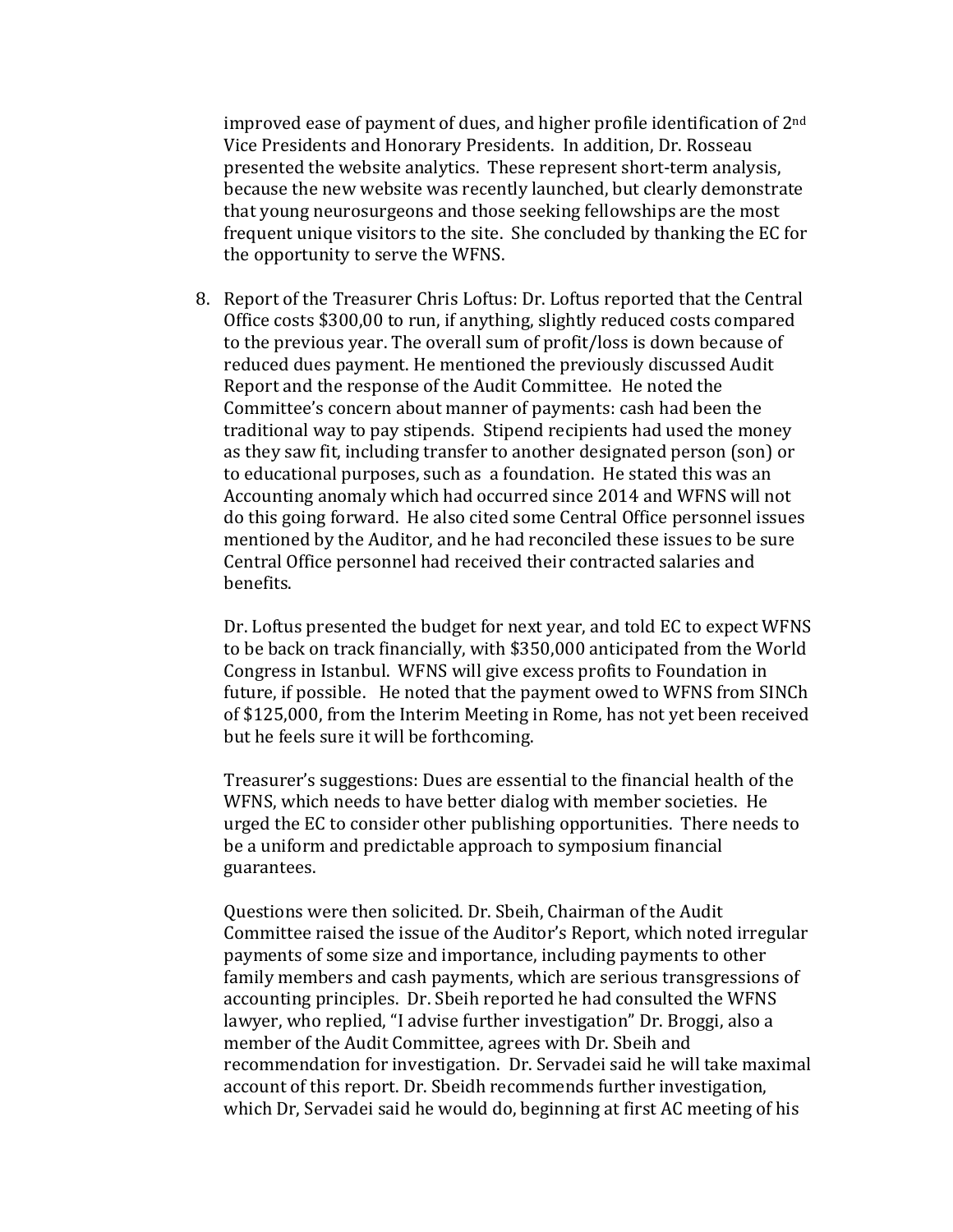mandate. Dr. Loftus said he did not respond to Dr. Sbeih's emails and apologized.

## **Motion to approve Treasurer's report passed.**

Break

Additional conversation about the Audit Report invited. Dr. Heros asked for clarifications on Audit Committee Report. More details were provided about how stipends were given. The Auditor had no other financial concerns.

Dr. Servadei was asked if an investigation will be taken; Dr. Servadei responded that it would and asked for this to be stated clearly in Minutes.

Dr. Servadei wished to provide further clarification regarding the \$44, 500 in officer stipends. He noted this small amount is not a misuse of money or use of extra money. The problem for any auditor and lawyer is this issue of payment in cash, and/or transfer to another individual's bank account. It is the manner of payment that is in question. There is a history of cash payment of stipends in the WFNS. Going forward, there will be no stipends, but reimbursement of expenses, directly into the bank accounts of officers. Regarding the wish for investigation: the new AC will discuss and decide if an investigation will proceed. WFNS should understand that it is manner of transfer, not the amount, that is in question. Dr. Servadei declared that an investigation will be done by AC and sent to the Audit Committee. Dr. Heros was satisfied. Dr. Tu asked for more comments; wanted to be sure that no one thinks there is financial corruption. He noted that, personally, his stipend did not cover his secretary's translation services. His 3<sup>rd</sup> year stipend was taken by bank transfer. His stipend for  $1^{st}$  year was donated to Nepal,  $2^{nd}$  was in cash in Taiwan, 3rd was in cash in Nyon. Dr. Servadei said, he wishes to have investigation to clear this matter and, if AC approves, he will have investigation and send report.

Dr. Loftus noted downward trend: dues revenue is low; \$125,000 still expected from Rome meeting in 2015, no symposium revenue past 2 years.

9. Report of the Assistant Treasurer Amir Samii:

Dr. A. Samii thanked for EC for opportunity to serve and previous officers for smooth introduction. Status of member societies: 130 member societies; expected 2016 membership fees should be about \$350,000 annually in dues.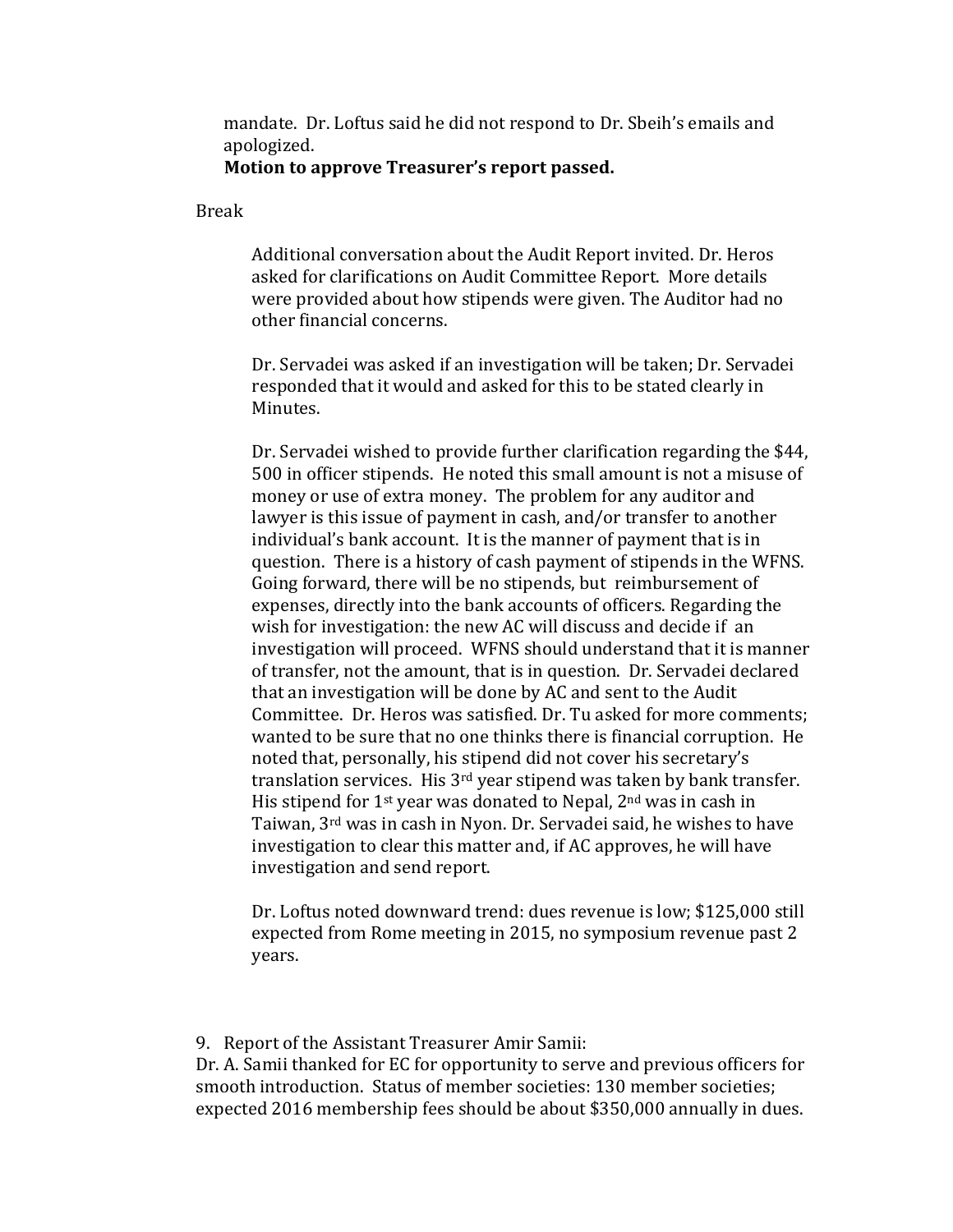There is a large number of non-paying member societies. Variables in anticipated revenues include: number of societies, membership growth of each society, and GDP- ranking of member societies. Dr. A. Samii showed payments of societies and years, and number of members in each society. He noted significant amounts of missing information, and cited the dilemma of multinational- composition societies, with members from both high and low income countries. He advocated a transparent and fair calculation; WFNS needs updates on membership. Membership fees in relation to total revenue: this figure ranges from 42%-92%, 2016 is worst year ever. This year, we have not met our running costs; we depend on revenue from meetings. He noted solid dues payments 2010-2015; usually around \$350,000/year; this year, dues payments were "catastrophic": only \$149,000. He reported only 24 member societies paid dues in 2015: 19 societies in 2016. He emphasized this is a dramatic drop in payment of dues. Last year, at this time, 46 societies had paid dues. Payments for 2017 by Aug 9 included 32 societies , of which 21 societies were also paying dues for 2016. Already for 2017, more then \$150,000 has been received in dues payments.

Regarding members in arrears: 47 members are at least 2 years in arrears; 60% have demonstrated a significant delay in payments. In past, this delay was only 50%.

The number of dues to be paid is determined by each society for each member. In event of delinquency for 1 year, the Treasurer notifies the society; at 2<sup>nd</sup> year, the Bylaws stipulate change to affiliate membership.

#### Future tasks include:

Create guidelines and timelines for dues payments; further strengthen the reminder system, annual update of membership; apply the C anc B rules in cases of 2 consecutive years of non-payment after full communication with member society; improve visibility of the unique and numerous humanitarian activities in the world of WFNS; compile and publish a complete and standardized annual report.

It was reported that the room now contained more than 120 delegates, so now have quorum.

**Motion for approval of Assistant Treasurer's Report passed.** 

#### Coffee Break

10. Report of the Constitution and Bylaws Committee Chairman Anil Nanda: Dr. Nanda reviewed the issues to be voted upon. He began by reading the proposed revision of the Mission Statement. He then mentioned a letter to the WFNS from the continental society presidents and some Honorary Presidents, urging significant changes in the WFNS. He noted that this letter helped to stimulate the proposed amendments, which the AC has approved: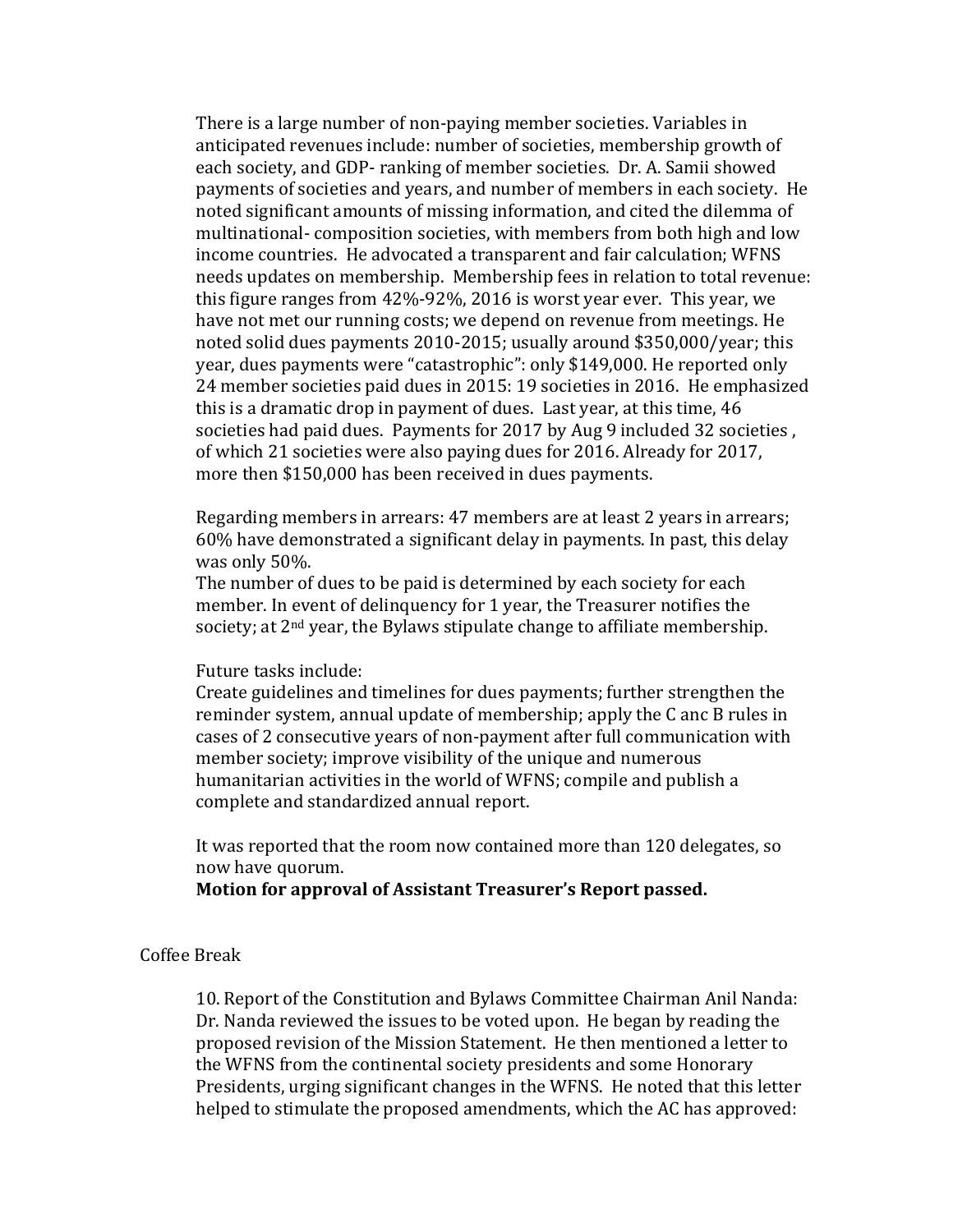- 1. All officers terms reduced to 2 years, with a World Congress every 2 years;
- 2. The Nominating Committee shall have the option to meet online, not in conclave;
- 3. The Nominating Committee shall establish qualifications of candidates, but not select slate;
- 4. Bidding and voting for Interim Meetings shall be the same as for World Congresses;
- 5. WFNS profits in excess of \$1million shall annually be transferred to the WFNS Foundation;
- 6. There shall be 2 host society officers as *de facto* members of the World Congress Organizing Committee;
- 7. The referenced change in the WFNS Mission statement;
- 8. There shall be only one recipient of the Scoville Award;
- 9. The Young Neurosurgeons Award shall be known as the Atos de Sousa Award;
- 10. The established of a quorum may occur WITHIN one day of calling an EC meeting;
- 11. The bidding society with the  $2<sup>nd</sup>$  highest number of votes will have the right of first refusal in the event a World Congress venue needs to be changed in any emergency situation;
- 12. Exceptionally, if a 2-year term is approved for all officers, a President and President- elect will be selected at the meeting in China in 2019.

Dr. Nanda Called for better transparency, and a code of ethics for officers. He apologized to Francesco Tomasella and Hildo Azevedo for decisions that interfered with their personal opportunities in the WFNS.

Dr. Tito Perillo-Cepeda made a comment that he appreciates improved democracy and improved transparency of the WFNS. He cautioned care regarding bylaws. He posed a question, based on a concern that the Interim Meeting could be transformed into a World Congress. He noted that, in 2019, delegates will need to choose the World Congress site for the 2023 meeting site; this means choosing 4 years in advance, not 6 years in advance, as required in bylaws. Secretary Misra said many revisions need to be done, and the WFNS will need to act with special care in modernizing its Constitution and Bylaws. There will be multiple changes to the Constitution and Bylaws required if these amendments pass. Dr. Misra advised seeking the expertise of a lawyer who is a specialist in such governance issues. Dr. Perillo said he is a candidate for membership on the Constitution and Bylaws Committee and feels these are important points.

A question was raised by Dr. Arroya regarding Honorary President expiration dates. He noted they have no voting powers but currently can participate in AC discussions. Dr. Servadei responded that he does plan to continue to invite Honorary Presidents to AC meetings Dr. Nanda expressed support for getting a legal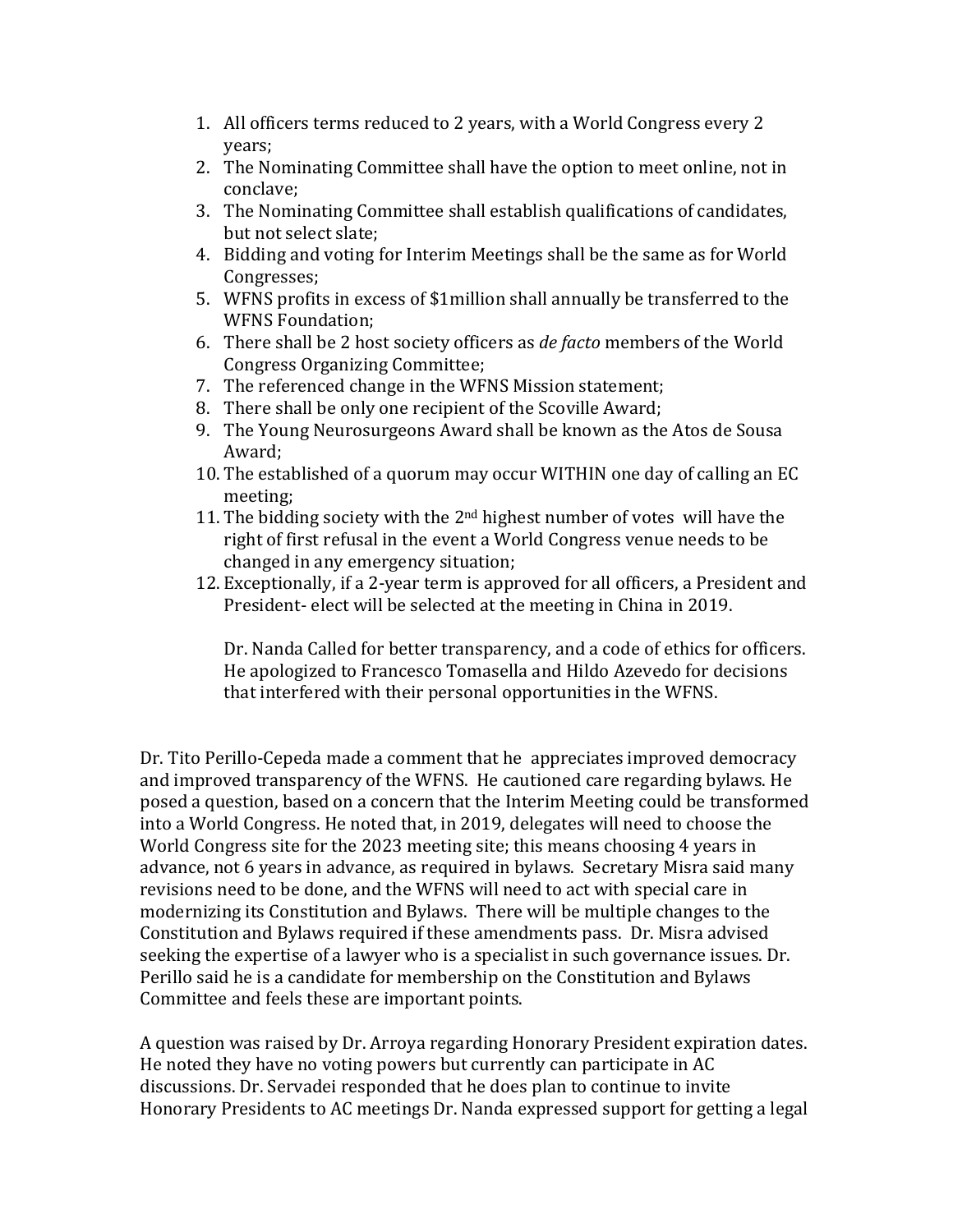opinion on this and noted his own dissenting opinion. Dr. Misra noted that not all suggestions have to be followed. The amendment on limitation of terms for Honorary Presidents did not pass AC and was not brought to EC. The custom is for the President to invite individuals to AC meetings and not all meetings include Honorary Presidents.

11.Report of the Foundation Chairman Miguel Arraez:

Dr. Arraez thanked Dr. M. Samii and Dr. Pepe Rodriguez for creation of the Foundation. He reported that all WFNS reference centers are listed on the website, as are criteria to become a center. There are currently more than 30 postgraduate centers. All instrument sets dispatched are listed on the website. He acknowledged many donations from Yoko Kato, for a total in excess of \$100,000. Full training centers are located in Rabat, Recife, Nairobi, Kadka, Algiers, Zimbabwe. Short- term specific fellowships have been approved, following a model in place in Italy and the UK. There is a very high satisfaction rate among trainees. He noted we need more training centers and encouraged applications, which are available online on the website. He presented a strategic plan for the Foundation, including: recruitment of more centers, additional support of Africa 100, and additional donation of neurosurgical equipment.

He summarized Foundation educational activities and he especially singled out Dr. Di Rocco for excellent, geographically -targeted training. Dr. Arraez provided examples of individuals who were fellows at WFNS centers and returned to their countries with both WFNS training and WFNS equipment. He noted there will be WFNS courses held locally in Viet Nam in November. He expressed the need for a communication plan, as this has been a weak point. The choice of plan will be decided at next AC meeting.

He thanked the AC for recommending that excess profit over \$1 million in WFNS account be transferred to Foundation account. He cited the personal donations of multiple individual neurosurgeons, including a fund-raising video produced by Scott Robertson, at his own expense. There is no stipend for any Foundation member and there has never been, including many years of time donated by Dr. Basso. He concluded that this is a time for a new era with improved transparency. Dr. Heros commented that we, as members of WFNS, have much to be proud of and approve. He noted that there are no full WFNS training centers in the US. This has been tried, but U.S. regulations do not allow foreign-trained physicians in the US to do anything but observerships. He noted we are proud of the Foundation and thanked all who have spent so much time and money on its mission. Finally, he referred to the letter from continental society presidents and honorary presidents suggesting fundamental changes, which included no Honorary Presidents at AC meetings. He advocated the principle of "Learn, lead, leave." He would like to see a change in the perception that the WFNS has been dominated by former leaders.

12.Report of the Coordinator of Committee Activities Miguel Arraez: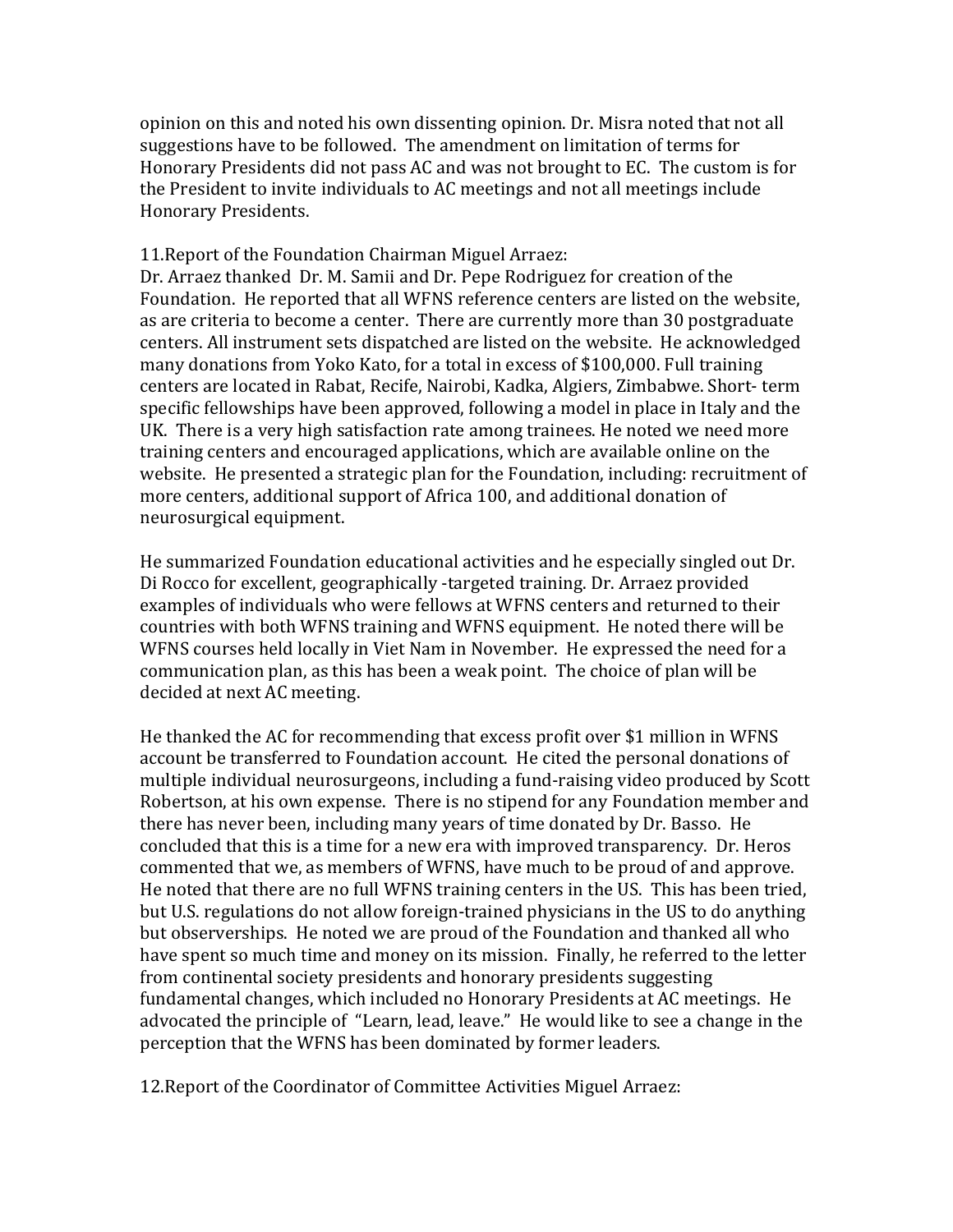Dr. Arraez reported that 17/30 WFNS committees are scientific. He reviewed the Bylaws guidelines for WFNS scientific committees, and referred the EC to the specific committee reports being given at this meeting by the committee chairmen. He concluded with gratitude for the opportunity to serve.

### The group **approved a motion to break for lunch**, with return at 2:30pm.

13. Report of the President of the XVI World Congress of Neurosurgery Ugur Ture: Dr. Ture welcomed all participants to Istanbul. He noted more than 80,000 unique visitors to the Congress website. He mentioned difficulties in Turkey, largely resolved by meeting with the mayor and governor of Istanbul, who sponsored the Presidential Dinner. The security of all participants was assured. He thanked all officers of the World Congress and Organizing Committee. He reported 2000 participants from 102 countries: US- 93; Pakistan- 84; India-38, even some from Iran. This is, quite literally, a World Congress. He reviewed the work of the Scientific Program Committee, who selected more than 600 faculty. There were 38 company sponsors; their support included smaller numbers and sizes of booths than expected. Audit of the meeting is being done by Deloitte, with transparent finances. Most registration was at hotel, no long waits; good orientation signs. He reviewed events which already occurred this week. All photos will be taken and placed on web; he will send link. Asked us to use guides and visit exhibits. Delegates from the Nigerian Academy of Neurological Sciences had trouble obtaining visas, and at least 2 residents won awards but were unable to attend due to visa problems. Dr, Ture admitted problems with Nigerian and Egyptian colleagues' visas that were unable to be locally resolved. When he became aware of the problem, he contacted Turkish State Department and respective embassies and it appeared the visa issues were resolved the next day.

14.Report of the President of the 2019 WFNS Meeting, Beijing, China Ling Feng: Dr. Feng presented a video of welcome to China. The meeting venue will be the China National Convention Center (CNCC) in downtown Beijing: it is the largest and newest conference center in the city. The Opening Reception will be at the "Bird's Nest Olympic site. Dinner will be at the Aquatic Center; with a music presentation by an orphanage school. Dates for the meeting are Sept 8-12, 2019. There will be an event at the Presidential Museum in National Museum of China on Tiananmen Square; Gala Dinner at Aquatic Center. The Chinese government will give "Belt and Road "award of financial support to participants from 64 countries: Free hotel, registration, flight plus 2- month stay for education They will provide support for 100 young neurosurgeons, with 5 special "Belt and Road" awardees. They will make visa requirements simple and will work through embassies. Dr. Feng also addressed the proposed amendments with possible change to World Congresses every 2 years and the possible change in name to Beijing World Congress. Under this new name, she reported the WFNS Organizing Committee can have more resources and additional sponsorships for young neurosurgeons. Also, she is authorized to increase the financial guarantee to \$320, 000, if the Beijing Meeting becomes a World Congress. She promised to share all resources with Colombia and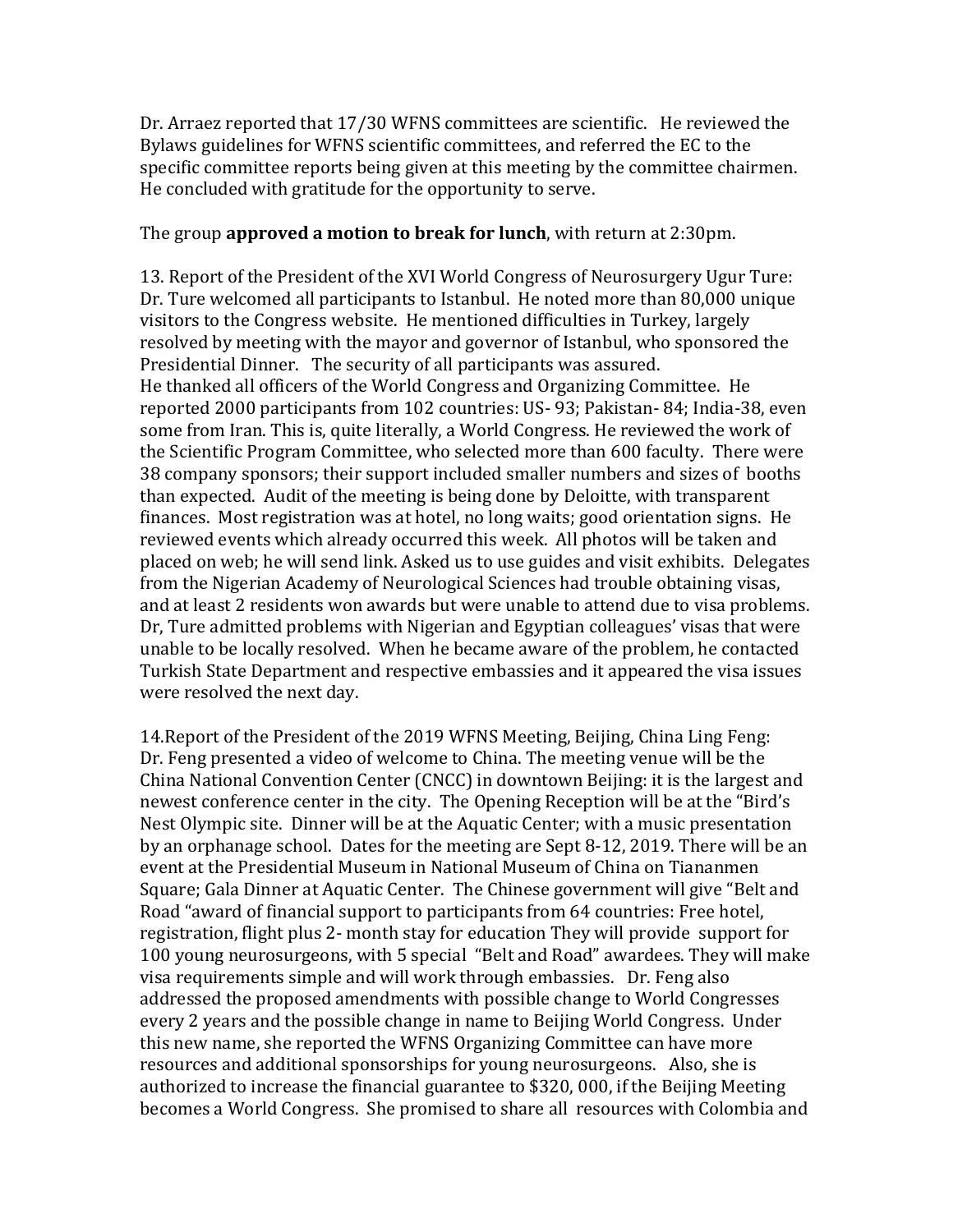will organize a large delegation of Chinese neurosurgeons and Chinese companies, which have "One road, one belt" financial support from the Chinese government. She pledged to "do my best to make the Congress highly profitable and unforgettable."

15.Report of the President of the 2021 WFNS World Congress, Bogota, Columbia Enrique Osorio-Fonseca:

Dr. Osoria wished to say "thank you" for the trust the EC placed in Colombia. He presented the list of officers of the World Congress Organizing Committee. He reported they have an ambitious program, to have additional meetings in Cartagena and Medellin. He noted that getting to Bogota is easy. Visa pre-approval processes will be in place. The meeting will be in a new convention center. Bogota, a 2600 meter high, dazzling city is ready to welcome us all.

### 2nd VP:AANS Jacques Morcos:

Dr. Morcos listed the 9 societies he represents. He went on to summarize the activities of each society. He presented the 3 leaders of the AANS in the past 2 years. He noted that the AANS has had annual meeting partnerships with EANS and CAANS. He reported on membership numbers and benefits, and highlighted the International Symposium, which is held at every AANS Annual Meeting, as well as travel scholarships. The theme for next year's meeting is service, and all are invited to the International Reception. Andre Grotenhuis won the 2017 International Recognition Award. He concluded that the AANS is proud to be the North American continental society.

The Congress of Neurological Surgeons withdrew from membership in the WFNS.

The American Academy of Neurosurgery has elected Bill Couldwell and Dan Barrow to serve as Presidents since last EC meeting. Their Annual Meeting will be in Santa Barbara; He highlighted their Academy Scholars Program.

The Senior Society has been led by Nick Barbaro and Dan Barrow since the last EC meeting. This group primarily represents residency program directors. They coordinate efforts with ANNS, RRC, AANS, CNS, RUNN to stimulate young neurosurgeons in research. They developed the successful Boot Camps for PGY1 and junior residents.

The Society of University Surgeons (SUN): This group meets every other year, met this year in Capetown. Next meeting will be March in Houston; host is Ian Mc Cutcheon. This is the primary neurosurgical organization for scientific information, policy solutions and trends in training.

The Neurosurgical Society of America (NSA) Presidents have been John Atkinson and Richard Byrne. The NSA has 300 members, of which 145 are active: this is a mix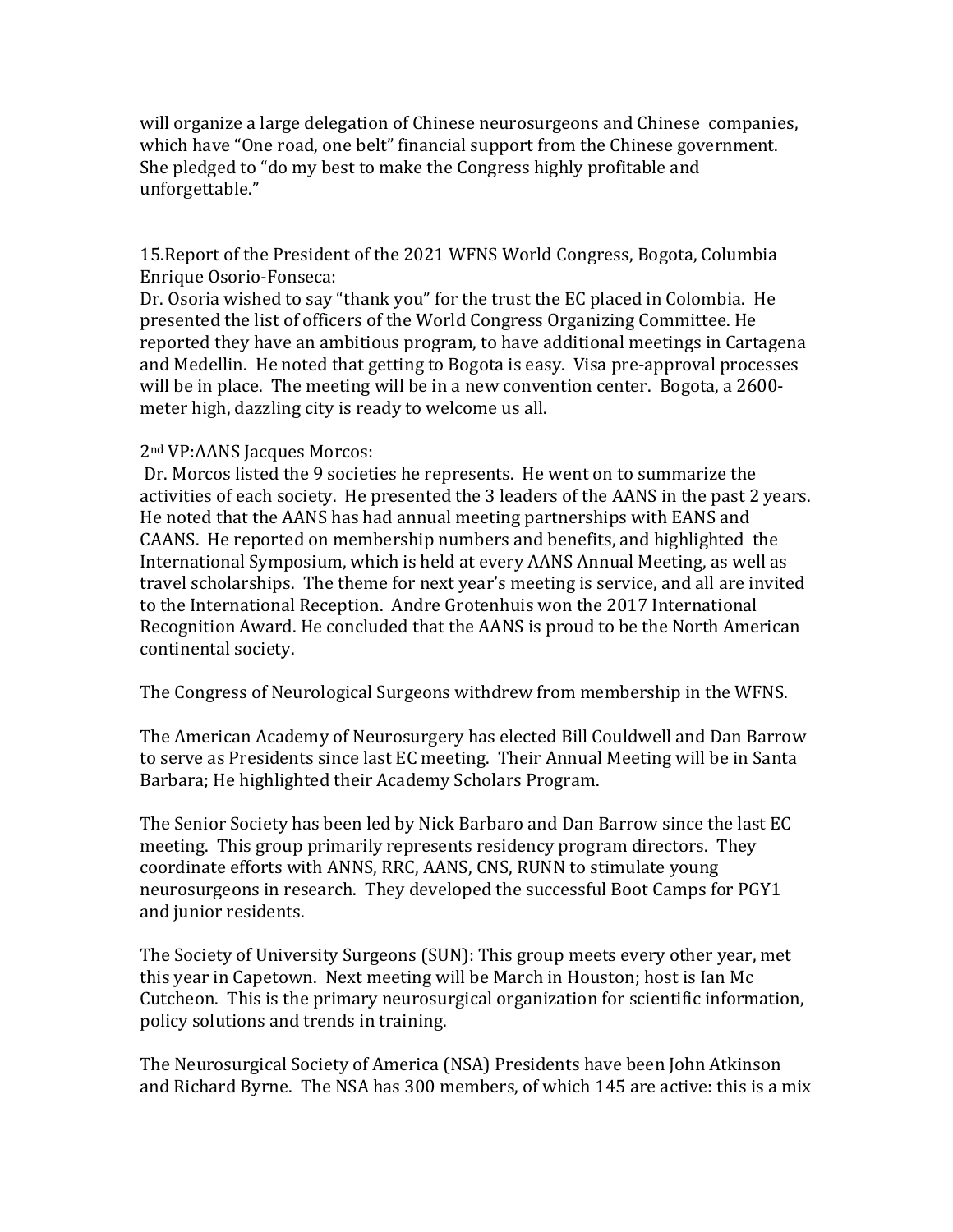of academic and private practitioners. Their next meeting is in June, 2018 in Jackson Hole, WY.

The Canadian Neurosurgical Society: Steve Lownei of Toronto is the current President. The group is focused on 5 new initiatives, including a new training schema. There are challenges related to contraction of program sizes. They currently have 308 members.

The World Association of Lebanese Neurosurgeons (WALN): Pascal Jabbour is the current President of the group, which meets every 2 years. They conduct business meetings at AANS and CNS, and offer 2 travel scholarships.

The Caribbean Association of Neurosurgeons. Leadership has included Juan Prieto, but there was no response to requests for an update. The group was founded in 1973.

The Cuban Society of Neurology and Neurosurgery: There was no response to requests for updated information.

Dr. Heros asked Dr. Morcos for his personnel impression of consequences of the concerns expressed to the WFNS from continental leaders and shared by the leaders of American societies. It is worrisome that the CNS withdrew its membership. There is real concern that the North American groups may pull out of the WFNS. It appears there is a chance the CNS would rejoin if the modernizing amendments pass. The new President of the CNS, Sharan Ash, has a history of support for international neurosurgery. The CNS appears to be looking for Improvements in WFNS management over next 6-12 months. A delegate expressed the opinion that the Cuban society should be part of FLANC. They seemed to recalled that, when Cuba was admitted to WFNS in 2011, they needed the support of FLANC. This will be checked at Central Office.

2nd VP\_for AASNS Akira Taeramoto was not present, so the presentation was given by Dr. Misra.

Dr. Misra noted that this region is the largest area in world population, and contains the world's 3 oldest civilizations. Dr. Misra presented officers and photos of courses and congresses held in the region in the past 2 years. He presented a survey he did to determine the ratio of neurosurgeons to population. This ratio varies, from Japan, where the ratio is 1:13,000 to Bangladesh, where it is 1:1,200,000. There are 5 countries where training centers must be improved. Subspecialty sections are lacking in 7 countries. He asked about the discrepancy in number of neurosurgeons in China. Ling Feng responded she already addressed this question: There are 15,000 registered neurosurgeons, but those paying fees as members is less, so only 1500 members pay WFNS fees. Dr. Misra was of the opinion this discrepancy is still too much.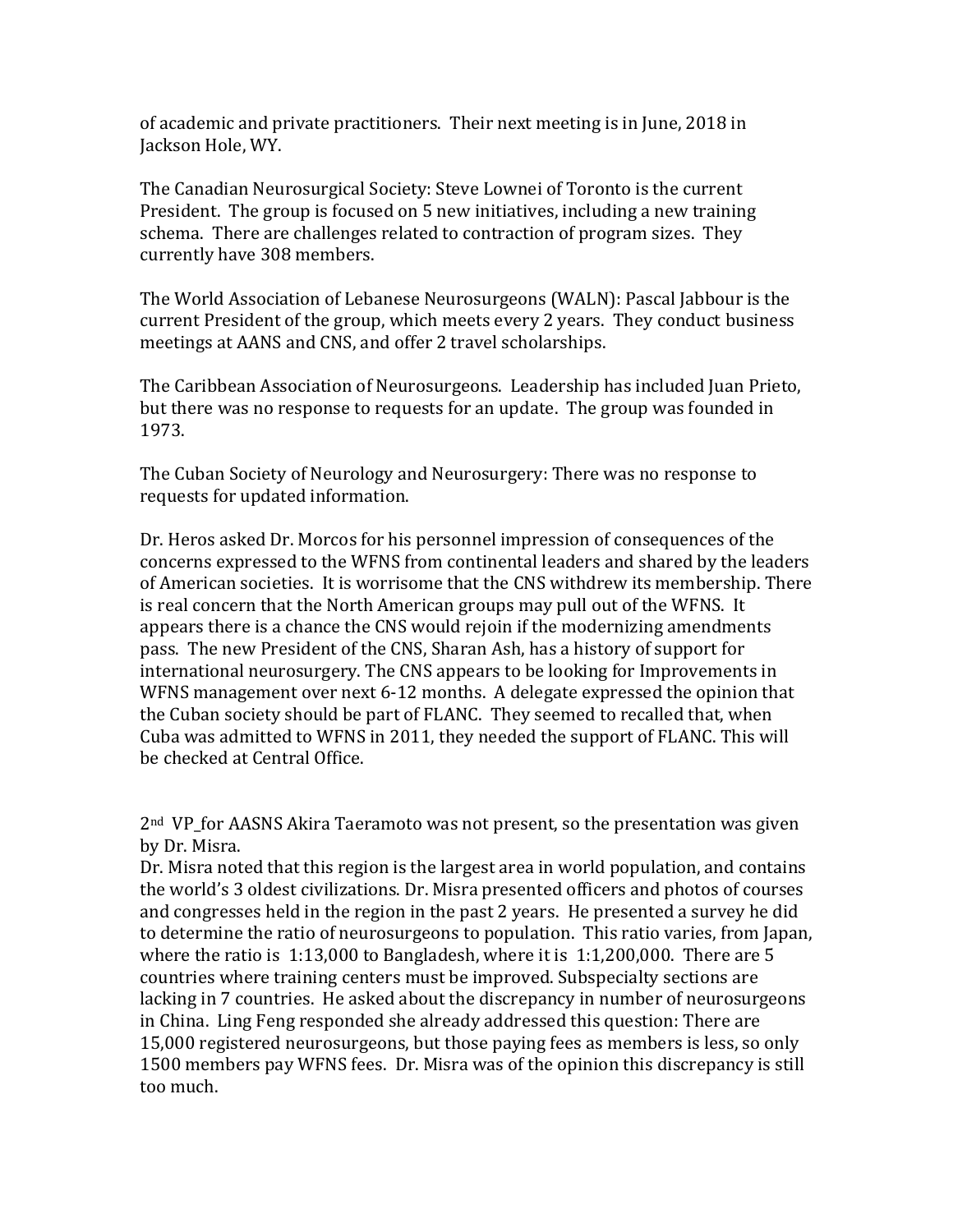## 2nd VP CAANS-Abdeslam El Ouhabi:

Dr. Al Ouhabi presented challenges, opportunities and future changes in African neurosurgery. The situation has improved. He described the creation of the WFNS Reference Center in Rabat. He described the creation and WFNS recognition of CAANS. The fist CAANS Congress was held in Algeria in 2014, 2nd CAANS Congress in Capetown in 2016; next congress will be in Abuja on June 24-27, 2018. Multiple additional training sites were developed in Algeria, Egypt, South Africa, Nairobi and Senegal. More than 28 trainees have finished WFNS training programs; 18 individuals are in training. He showed a map with distribution of neurosurgeons trained in Rabat. The ratio of neurosurgeons: population has improved from 1:6 million to 1: 1.2 million.

Yoko Kato donated 10 microscopes in Africa. Enormous efforts are ongoing, but many challenges remain. One drawback is that foreign equipment donation discourages local health authorities from acquiring equipment. He showed a map of dispatched WFNS sets; nearly  $\frac{1}{2}$  were purchased by local institutions. He described the role of CAANS and African national neurosurgical societies. There are 7 associations that belong to CAANS; 2 additional societies will join if approved this week. Regarding the future: population growth and urbanization will continue. The goal is to reach a critical mass of neurosurgeons to accelerate the process of increasing neurosurgical care capacity in sub-Saharan Africa. He thanked all African colleagues, especially Dr. El Khamlichi. Dr. Graham Fieggen thanked Dr. El Ouhabi for the role he played in organizing CAANS and assuring that the leadership of Africa's continental society attended the at World Congress.

# 2nd VP EANS Franceso Tomasello:

Dr. Tomasello thanked all for the experience of serving as 2nd VP. He showed photos of the WFNS Interim meeting in Rome. He noted there were 2028 participants from 105 countries; There were 145 Young Neurosurgeon grants from SINCh. There will be a Global Neurosurgery session in Oct 1-5, 2017 in Venice at the EANS meeting. He mentioned the formation of the Mediterranean Neurosurgical Society. He showed photos demonstrating his participation in Rabat in a conference on simulation. NITns was founded in Milan on Nov 24, 2016. This initiative was born during the Interim meeting in Rome. This organization provides for networking of centers driving innovation.

### 2nd VP FLANC Marco Molina-Martinez:

Dr. Molina presented the history of FLANC. They hold an administrative meeting every 2 years. They represent 600 million people in Latin America. He discussed their bylaws and quarterly virtual magazine. He presented the current officers. The FLANC Foundation was created to develop neurosurgery in each Latin American country. FLANC has a virtual library at e-flanc.org